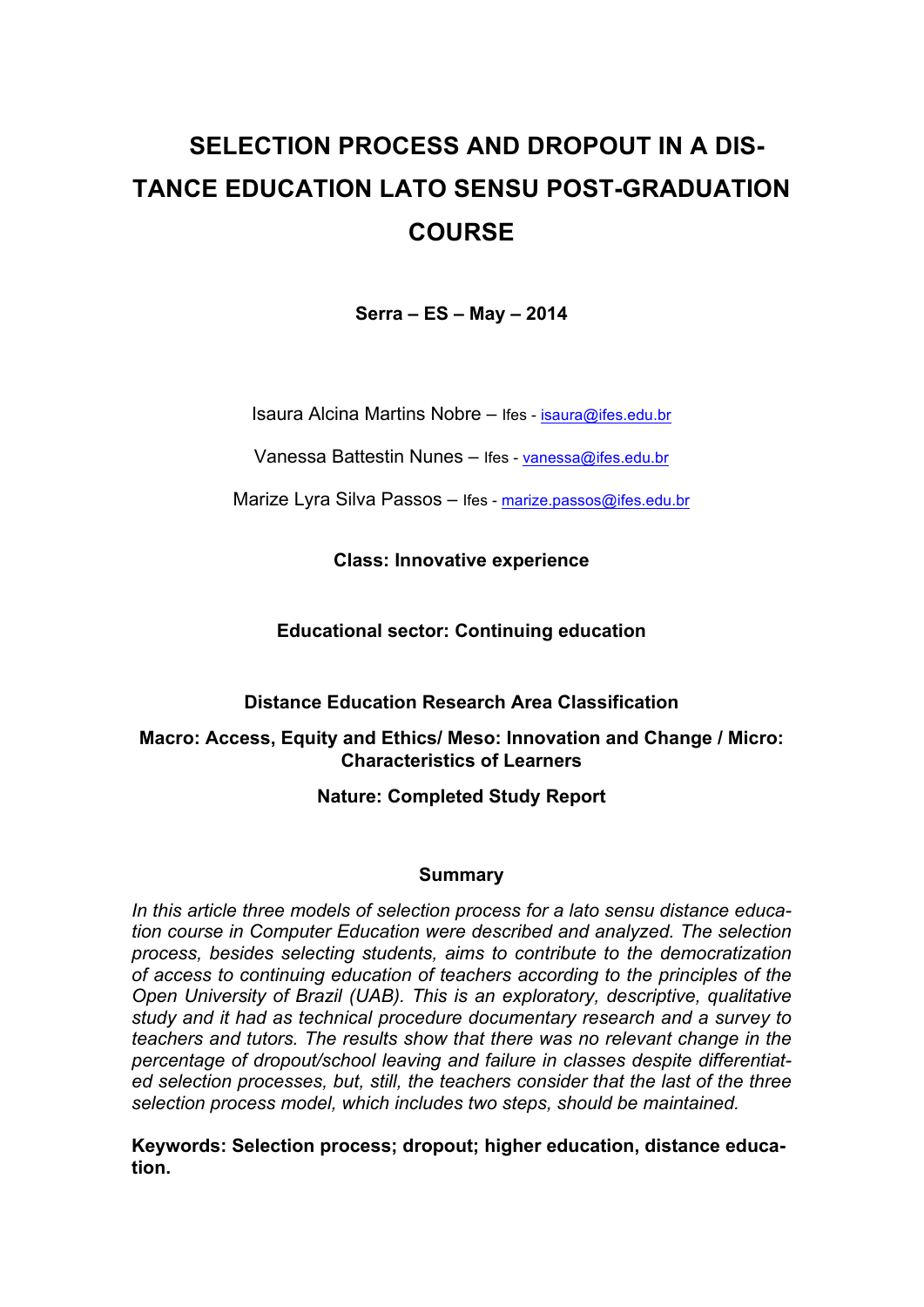#### **1- Introduction**

In today's society it is evident the importance given to *lato sensu* postgraduation courses in the academic and social context, which is justified by the fact that they meet the demands that more specifically seek better scientificethical-professional training geared to the labor market . According to Long (2009, p.216), they should help:

> [...]the creation of a scientific mindset, so that you can take an investigative attitude towards the phenomena, knowing, if necessary, how to intervene. It should also enable the full formation, catering not only to the cognitive level of the student, but as well to their interests and cultural needs, arousing their desire to browse and discover new paths [...].

The selection process for *lato sensu* post-graduation courses is a factor to achieve these goals and to contribute to the democratization of access to continuous training of teachers.

The establishment of an appropriate selection process has always been a major concern of the coordinating team responsible for managing the Postgraduation distance education course in Computer Education (PIE), offered by the Federal Institute of the Espírito Santo (IFES) financed by the Open University of Brazil (UAB). The goal of the course is to train professionals / teachers to use technology in the teaching-learning process, in a multi and interdisciplinary manner, having primary and secondary education teachers and professors as target public, besides other professionals. The course provides 360 hours which are aimed at theoretical and practical classes and 120 hours devoted to the final paper (TCC) (IFES, 2009).

Distance education students are expected to have different study and communication skills from those required of students who attend traditional schools (Moore and KEARSLEY, 2007). Thus, the selection process of the course aims to select people who are committed, and who have conditions to complete the course.

In this context, this paper analyzes the four selection processes that have occurred for PIE to identify their differences, problems and impacts on the course and dropout rate. This is an exploratory, descriptive and qualitative study in which it was used as a technical procedure documentary research based on the public announcement which contains the rules of the selection processes, course reports and a survey of teachers and tutors.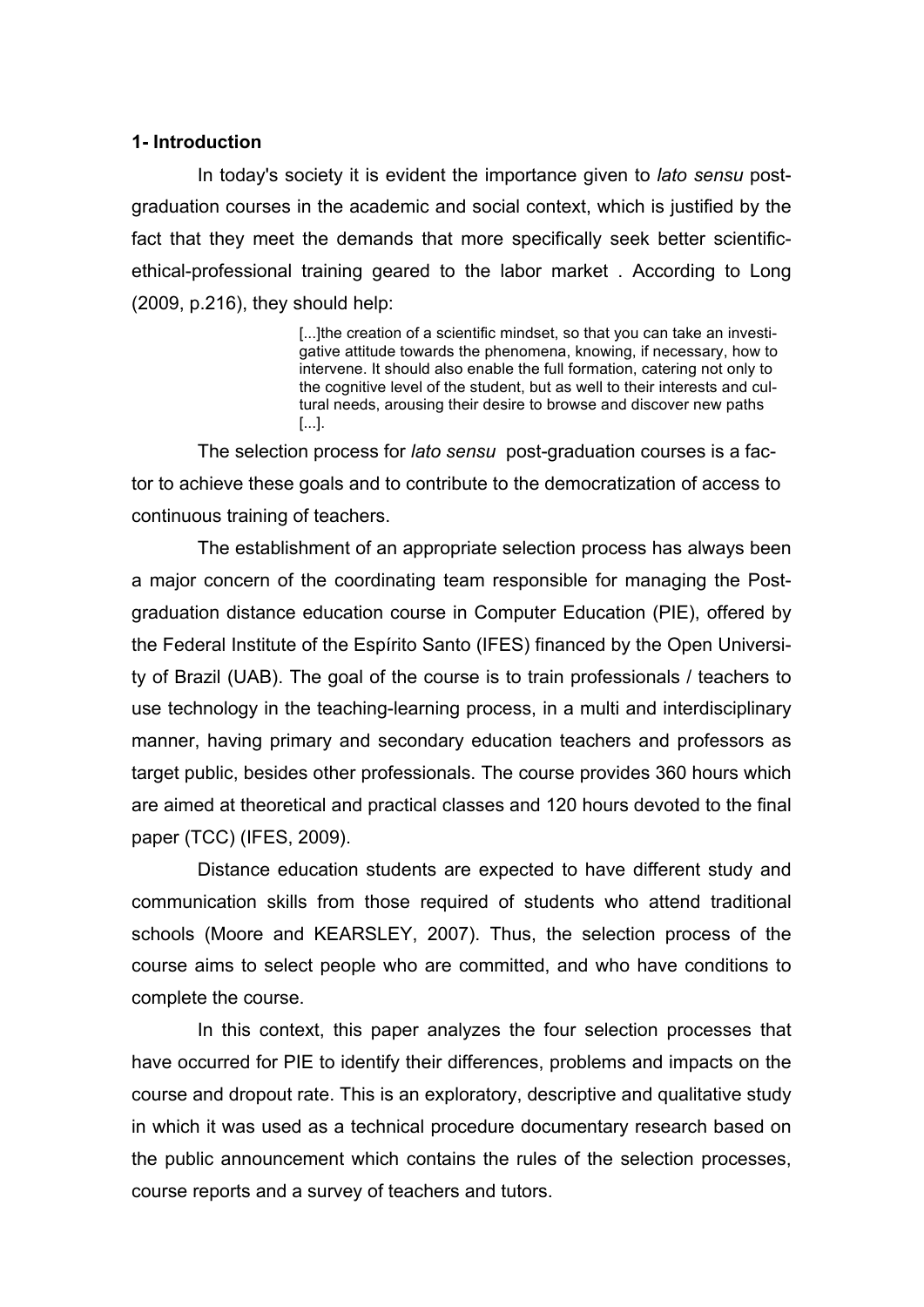### **2- The PIE Selection Processes**

Ifes, aiming at contributing to the democratization of access to continuous training of teachers and for the improvement of the quality of education defines, in article 4 of its Rules of *Lato Sensu* Post-graduation Distance Education Courses (IFES, 2011, p. 2) that

> [...] With all due respect for democratic principles of equal opportunities to all, the selection of candidates for admission to the courses will be conducted by Process Selection, preferably, or other way that Ifes will adopt, according to the relevant legislation.

The PIE, based on this principle, started in 2010 its first selection process, along with three other courses. The availability was 120 opportunities for students, which were distributed equally into four on-site centers for local support. Besides, we chose to call immediately 10% of alternates for each on-site support center, foreseeing a future dropout, which was also done in the following selection processes.

In 2011, there was a substantial increase in availability - 250 for five onsite centers, ie, 50 per on-site centers. In the class of 2012 and 2013 the availability for each was 160, 40 for each of the four on-site centers. Table 1 summarizes the most relevant data for each of the selection process.

| <b>Selection</b><br><b>Process</b> | On-site<br><b>centers</b> | Places per<br>on-site<br>centers | <b>Total</b> | <b>Total number</b><br>of candidates | Candidate /<br>places | <b>Total number</b><br><b>of enrollments</b> |
|------------------------------------|---------------------------|----------------------------------|--------------|--------------------------------------|-----------------------|----------------------------------------------|
| 2010                               | 4                         | 30                               | 120          | 214                                  | 1.8                   | 128                                          |
| 2011                               | 5                         | 50                               | 250          | 412                                  | 1,6                   | 265                                          |
| 2012                               | 4                         | 40                               | 160          | 284                                  | 1,8                   | 164                                          |
| 2013                               | 4                         | 40                               | 160          | 408                                  | 2,6                   | 174                                          |

**Tabela 1.** Informações de vagas, candidatos e matrículas da PIE.

The first three selection processes were different. Only the last (2013) had the same configuration as the previous (2012). The characteristics of these selection processes are discussed below.

#### **The selection process of 2010 class**

The coordination team chose to have a selection process that would selected candidates who had less difficulty with writing, in order to facilitate the last stage of the course, that is the Final Paper (TCC) and prioritize public school teachers, meeting the proposal of UAB.

Therefore, the selection process of 2010 class consisted of two mandatory steps: I - Written test (classificatory and eliminatory character), it was a written assessment based on literature informed in the announcement; II - Analysis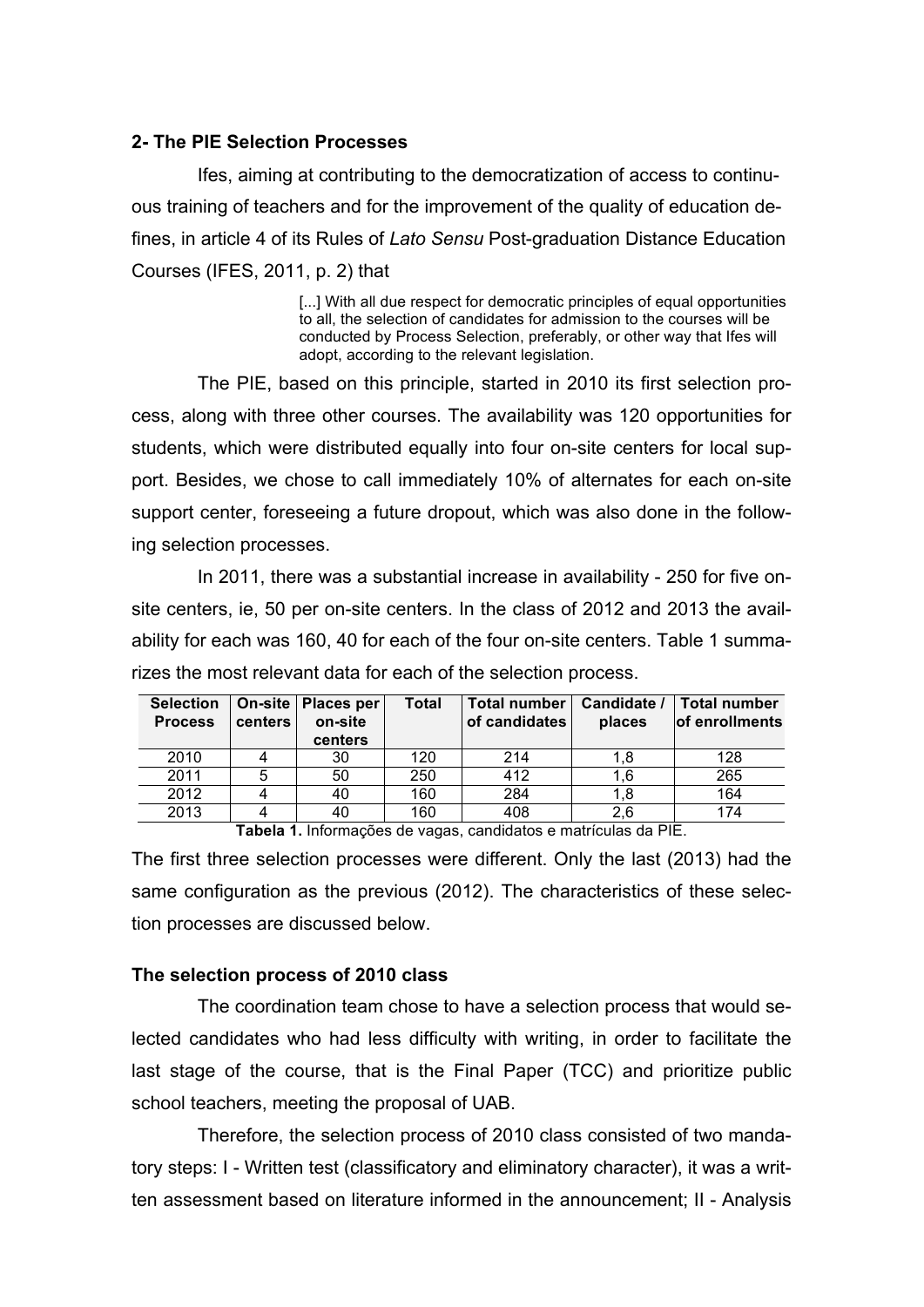of documentation (classificatory character). In that same announcement, 50% of the availability for each on-site centers were designed for all teachers who were teaching at Public Schools.

The written test at the on-site centers was the biggest challenge. This step required a major effort by the responsible for the committee selection process, as well as a support team of IFES, with experience in conducting selection processes.

#### **The Selection process of 2011 class**

Due to the difficulties in the former selective process and the fact of having a great availability, we chose not to offer the written assesment. Thus, the selection process of 2011 had only one step: analysis of documentation (classificatory character).

Considering only a single step, the committee has reviewed the scores and the maximum points considered in the analysis of the documentation. Vocational training and work experience were considered. The score for work experience in public institutions was higher than the score for professional experience in private institutions.

Furthermore, the coordination team judged that it was necessary to review the score for work experience in order to favor also the entry of teachers who were at the beginning of their career, since the content in PIE is presented as a reflection on the use of technology in education, important subject in teacher training.

It is worth mentioning that the fact that the selection process scores training and work experience meets the student profile required for distance education and motivates students to seek these type of courses, as described by Moore and Kearsley (2207, p. 175) who claim that "[. ..] the most common reason for doing a distance education course is to develop or improve the knowledge needed for the job. "

#### **The selection process of 2012 e 2013 classes**

Due to the dropout rate presented in previous classes, which will be discussed later, so often caused by the difficulty some students have in dealing with technology, distance education and even difficult in writing, we opted for a different selection process, consisting of two steps: I - analysis of the documen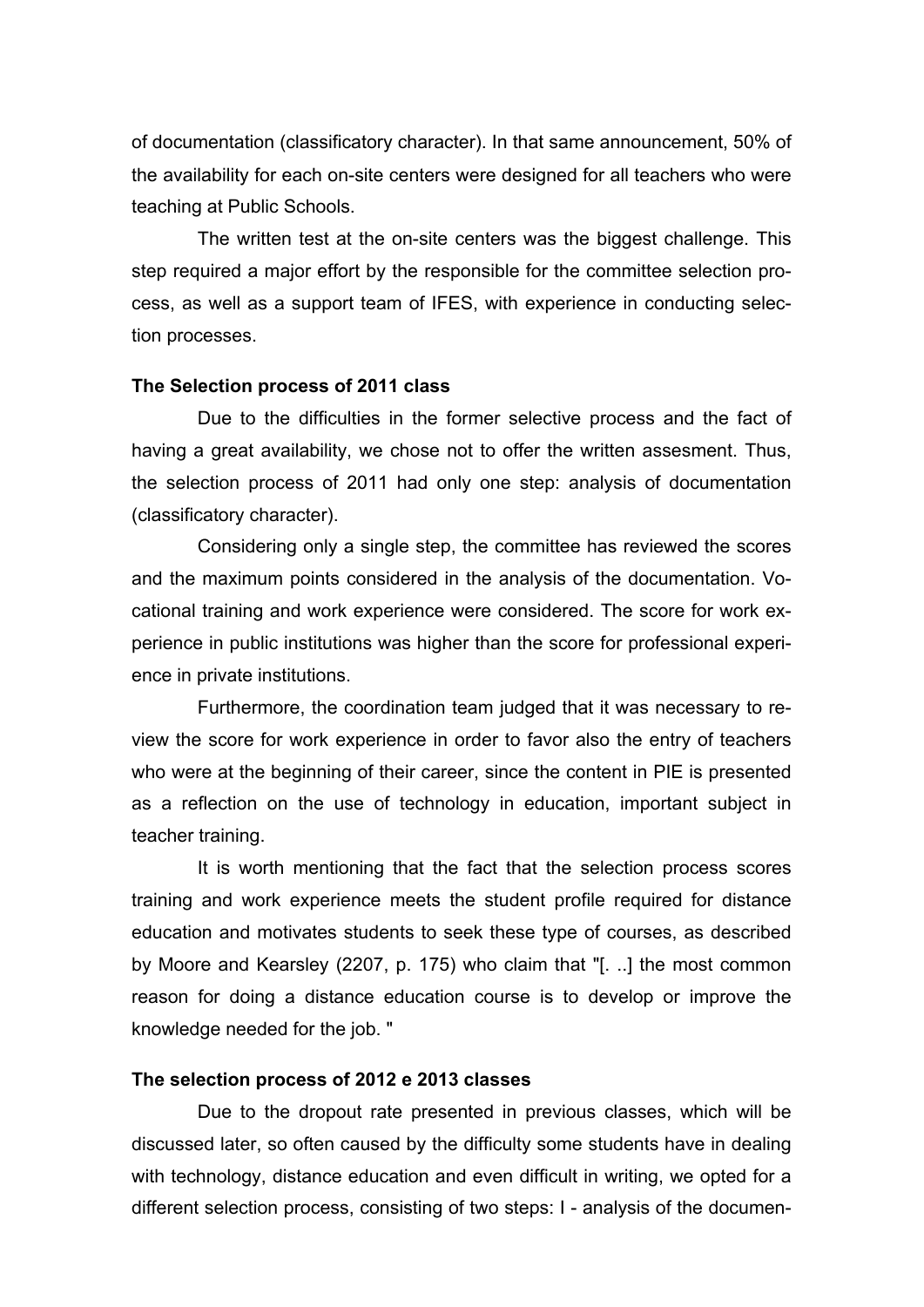tation (the classificatory process); II - Analysis of Performance in Virtual Learning Environment (classificatory and eliminatory process).

In the first step, the students were classified to participate in the second step of the selection process. In the case of on-site centers where there were availability, there was a period that alternates should inform if they were interested in running for these positions. The score of the first stage was used only for classifying the candidate for the second phase and was not considered for the final ranking.

The second step lasted three weeks. The contents covered in this second step dealt with aspects related to distance education; the course and its methodology, and the virtual learning environment. Evaluations of this phase were conducted in Moodle (worth 40 points) and there was a written assessment (worth 60 points). The cutoff score was 60 points and non eliminated candidates were ranked in descending order.

## **3- Dropout and other causes**

Dropout, either in regular or distance education is a constant problem. According to Long (2009, p. 219) in distance education this

> [...]is usually much higher due to the characteristics of the public that looks for this type of education, to the lack of more intense emotional bonds with the class and also because of peer pressure and other mechanisms of social interaction that physical contact generally provides, in addition to the difficulties caused by technological mediation.

In order to analyze the possible causes that lead to dropout and school leaving, it is necessary to consider the profile of students in the course, as well the dropout/school leaving and failure rates during the course.

#### **Concerning students profile**

Whenever new students start the course, the course coordination submits a questionnaire which aims to identify the students' profile. In Table 2 we can see a summary of key aspects of the four classes:

| Group | Sex       | Age group       | <b>Higher graduation</b> | Do ano-<br>ther cour-<br>se? | <b>Belongs</b><br>to the<br>municipal<br>school |
|-------|-----------|-----------------|--------------------------|------------------------------|-------------------------------------------------|
| 2010  | F - 65%   | $20 - 30 - 47%$ | Master degree - 4%       | 33%                          | 34%                                             |
|       | M - 35%   | $31-40-38%$     | Post-graduation - 38%    |                              |                                                 |
|       |           | Other $-15%$    | Graduation - 58%         |                              |                                                 |
| 2011  | $F - 67%$ | $20 - 30 - 32%$ | Master degree - 3%       | 45%                          | 34%                                             |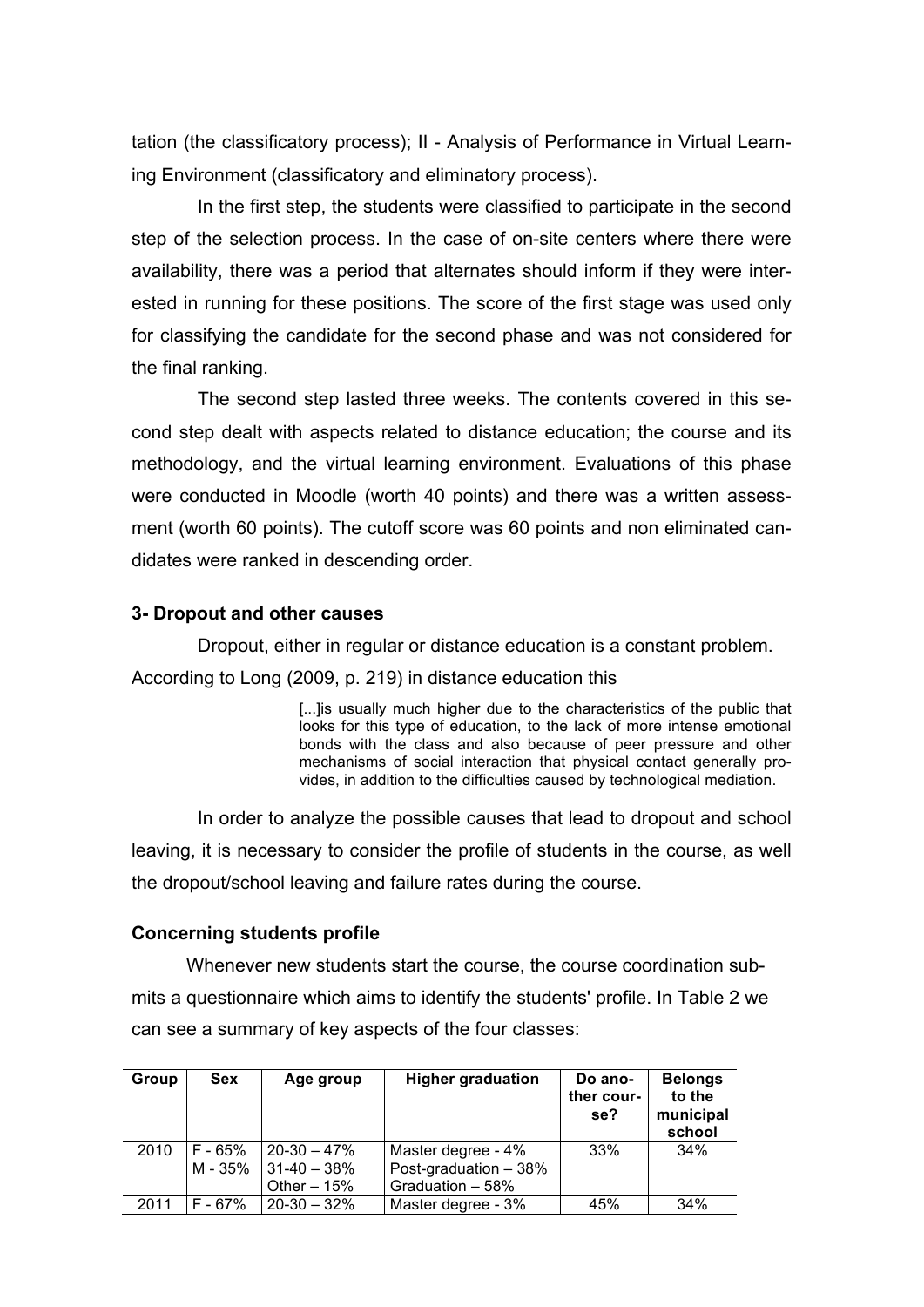|      |         | M - 33% $ 31-40-42%$<br>Other $-26%$ | Post-graduation $-53%$<br>Graduation - 44% |     |     |
|------|---------|--------------------------------------|--------------------------------------------|-----|-----|
| 2012 |         |                                      |                                            |     |     |
| 2013 | F - 66% | $120-30 - 40\%$                      | Master degree - 1%                         | 45% | 28% |
|      | M - 34% | $131-40 - 45%$                       | Post-graduation - 46%                      |     |     |
|      |         | Other $-15%$                         | Graduation - 53%                           |     |     |

Table 2 Main characteristics of PIE classes of 2010-2013.

In the class of 2012 the survey form to the student's profile was posted on the virtual learning environment subject step of the selection process. This fact made it difficult to establish the student's profile, since it included all the students of Step I.

## **Concerning dropout, school leaving and failure**

Next, there is an analysis of dropout, school leaving and failure of students from 2010 and 2013 classes. It is worth mentioning that 2013 class is in progress and its data reflect a partial collecting data. Dropout, school leaving and failure data collecting is displayed in Table 3.

| Group | <b>Students</b><br>enrolled | <b>School Lea-</b><br>ving/dropout/<br>failure | <b>Total of</b><br><b>students</b><br>who fin-<br>ished the<br>course sub-<br>iects | % of School<br>Leav-<br>ing/dropout/f<br>ailure | <b>Final</b><br>paper<br>(TCC) | % Final pa-<br>per conclu-<br>sions in rela-<br>tion to en-<br>rollments |
|-------|-----------------------------|------------------------------------------------|-------------------------------------------------------------------------------------|-------------------------------------------------|--------------------------------|--------------------------------------------------------------------------|
| 2010  | 128                         | 44                                             | 84                                                                                  | 34,3%                                           | 83                             | 64,8%                                                                    |
| 2011  | 265                         | 97                                             | 168                                                                                 | 36,6%                                           | 125                            | 47,1%                                                                    |
| 2012  | 164                         | 63                                             | 101                                                                                 | 38,4 %                                          | 84                             | 51,21%                                                                   |
| 2013  | 175                         | 59                                             | 101                                                                                 | 33,7 %                                          |                                |                                                                          |

**Tabela 3.** School Leaving /dropout/failure

It is possible to observe that, despite the different selection process, with two steps and one analysis of documentation stage, and other virtual learning environment subject, used in 2012 and 2013, the percentage of dropouts, school leaving and failure are close to those obtained in the classes of 2010 and 2011.

It is also important to analyze the data relating to the effective completion of the course, ie, those who were able to write and defend their TCCs. The data do not help us to relate the defense of TCC percentage to the type of selection process performed.

Based on the students profile, we can observe that a significant percentage of the students take other courses simultaneously to PIE, and that, among the difficulties to study, many mentioned the lack of available time to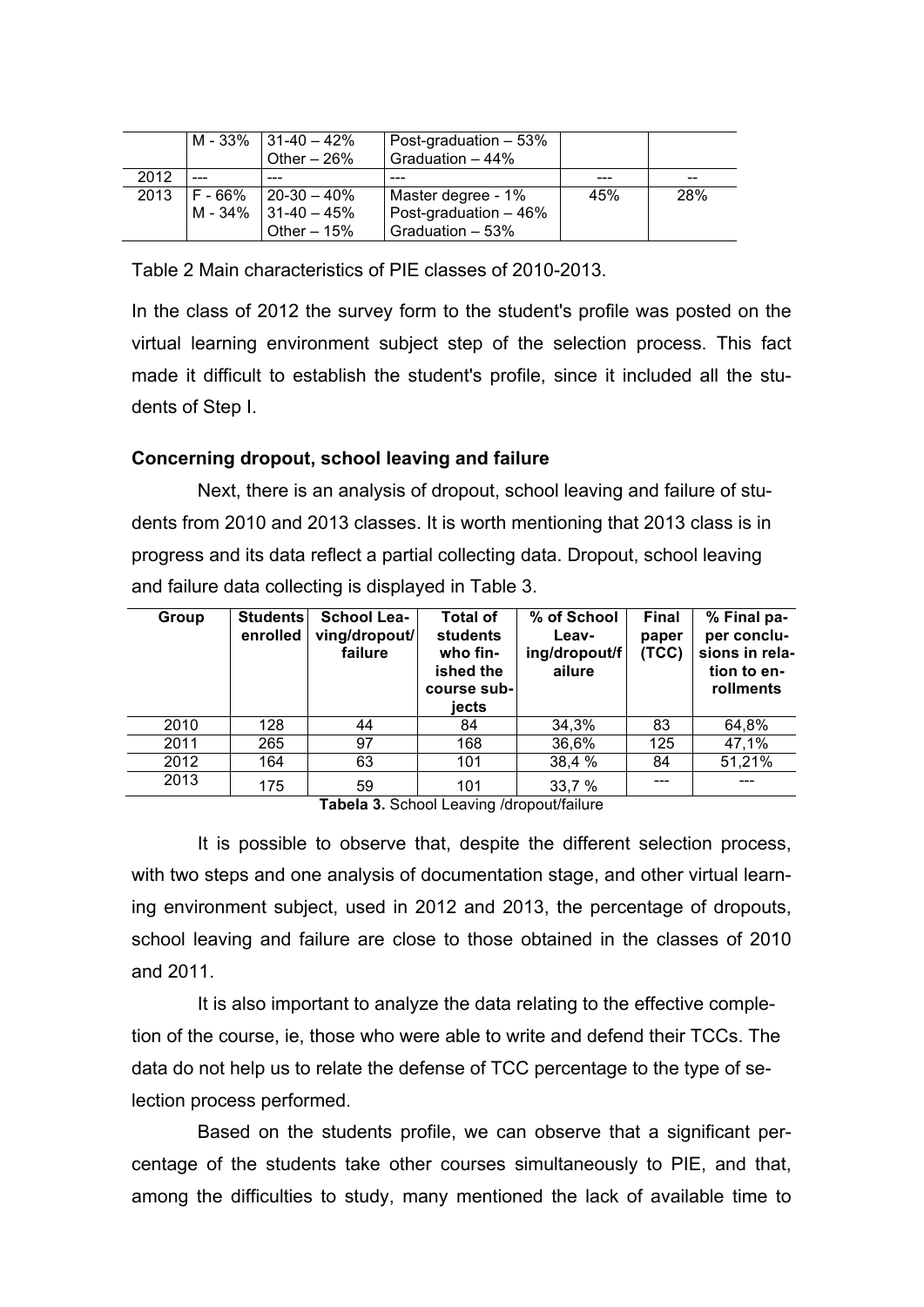perform all the tasks of the course and the lack of discipline for performing activities and meeting deadlines. These indicators favor the school leaving and dropout of the students in the course.

We can say that a distance education course should be neither easier nor more difficult, but should require dedication as any other. The truth is that some students intend to study using distance education, but they lack the organization needed to face the challenge of managing their own learning, to establish their autonomy as learners.

#### **4- Reflections on the selection processes conducted**

In the first time the course was offered, the selection process included a written assessment in order to select candidates who had less difficulty in writing, and a curriculum analysis that prioritizes public school teachers. However, still, we observed that many pupils had problems with writing, especially in the process of writing the final papel (TCC). Furthermore, dropout was 34.3%, due to difficulty with the use of technology, due to the DE methodology or for personal reasons, as already mentioned.

In 2011 class, there was a substantial increase in availability (120 to 250), and also considering that the previous dropout rate was relatively high and that students also showed difficulties with writing, we opted to offer a more simplified selection, only with curriculum analysis, prioritizing public school teachers. Here, however, a new feature has been detected: the students of this group were relatively older than the previous class. The dropout rate of this group was 36.6%, slightly higher than the previous class, and many of students that failed or left school reported difficulties with the use of technology and adapt to the distance education, since they were used to a traditional education. According to Moore and Kearsley (2007, p. 190) "[...] if students are not familiar with technology, they will be reluctant to use it in creative and risky manner, which will affect their experience very seriously [...] ". Students, once again, presented many difficulties when writing of the TCC.

Thus, in the 2012 class the entire selection process was revised and now included a step to make students acquainted to Moodle (Modular Object-Oriented Dynamic Learning Environment). This step included, besides the activities in Moodle, a written test. It is worth mentioning that despite the selection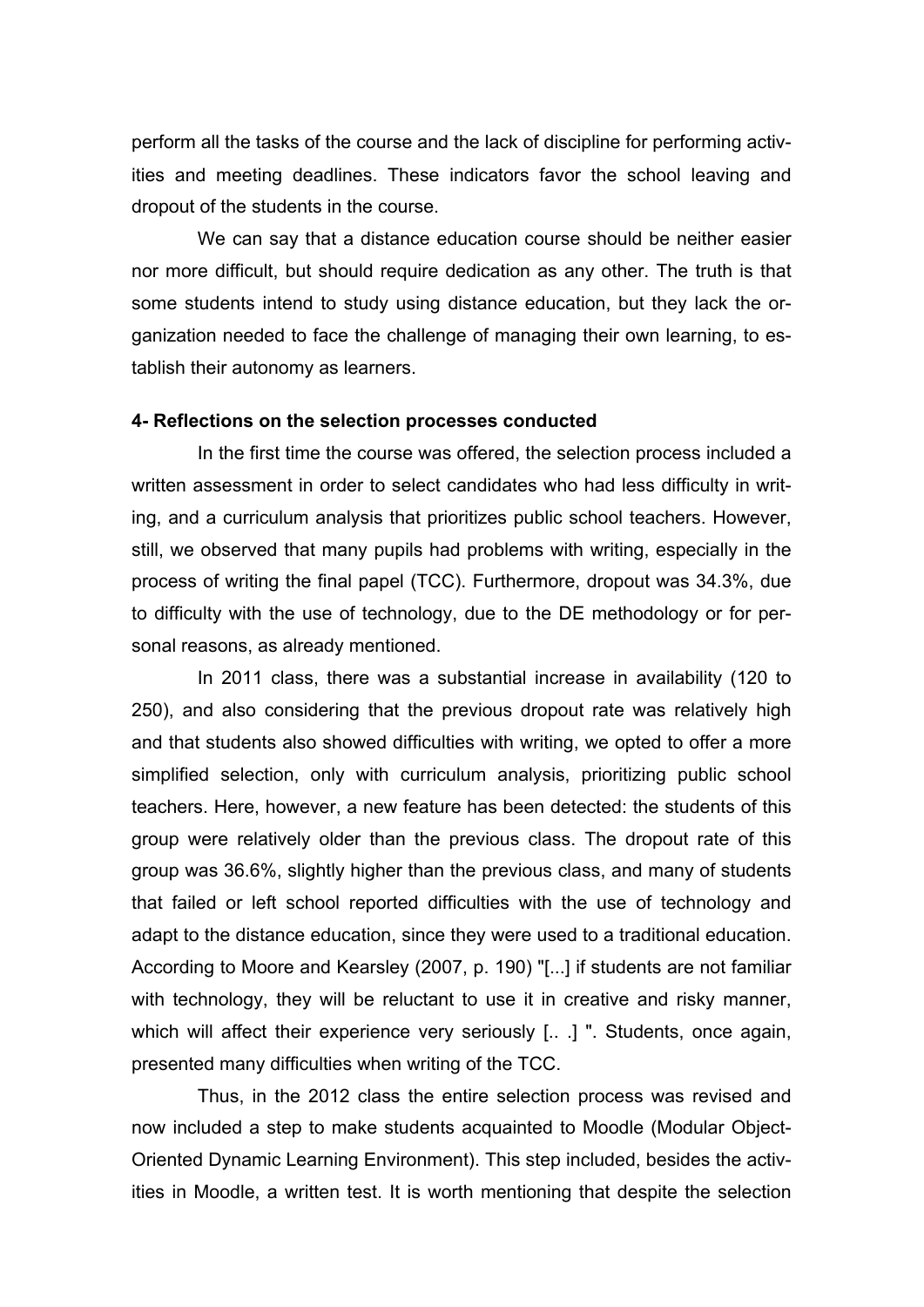process was different, dropout rate for this class was 38.4%. In 2013 class, the selection was identical to 2012 class and the students are still studying the subjects.

Still aiming to reflect on the changes made in the selection processes, after the inclusion of the subject "Moodle Familiarization", the surveys were carried out with teachers and tutors of the course. Altogether ten (10) teachers reported their opinions, which are summarized in Table 1.

| <b>Positive aspects</b>                                                                                                                                                    | <b>Negative aspects</b> |                                                                                                                                                  |             |
|----------------------------------------------------------------------------------------------------------------------------------------------------------------------------|-------------------------|--------------------------------------------------------------------------------------------------------------------------------------------------|-------------|
| <b>Considerations</b>                                                                                                                                                      | $N^{\circ}$             | <b>Considerations</b>                                                                                                                            | $N^{\circ}$ |
| The subject "Moodle familiarization" con- 6<br>tributed to filter students with much diffii-<br>culty in the use of technology or the<br>methodology of distance education |                         | The subject "Moodle familiarization" not 2<br>collaborate to select students with higher<br>ability to produce texts                             |             |
| The selection process should continue<br>as it is today                                                                                                                    | 3                       | Considers that the form of selection does 2<br>not impact so directly on evasion                                                                 |             |
| The subjetc "Moodle familiarization" al- $ 3 $<br>lows the selection of more committed<br>students with course proposal.                                                   |                         | The subject "Moodle familiarization" can   1<br>exclude candidates with less skill with<br>technology and who are the ones who<br>most need help |             |
| The selection process as it stands today<br>tends to reduce the dropout                                                                                                    | 2                       | The selection should be (The subject 1<br>"Moodle familiarization"), to select the<br>truly committed students.                                  |             |
| The discipline of setting allows students   1<br>who have difficulties with technology can<br>demystify it, even if they have an initial<br>shock                          |                         |                                                                                                                                                  |             |

**Quadro 1.** Considerações da equipe PIE quanto ao novo processo seletivo

The main positive point mentioned (for 6 of the 10 teachers) was the fact that the "Moodle familiarization" subject "filter" students with difficulty in the use of technology or methodology adaptation to DE.

However, a teacher, contrary to this opinion, pointed out something very relevant and that deserves attention not only in this course, but in all that work with continuing education of teachers:

> I do not think the focus should be the exclusion of candidates who have not "savvy" with technology, otherwise (we) lose the opportunity to contribute to the growth of those colleagues who have most need. [...] Why do we have to select and want to work only with the ideal student? To improve our statistics? To have less work? For what and for whom? After all, what is the contribution of our course for teachers and consequently for society?

Three people mentioned that the Moodle familiarization subject enables the selection of more committed students, as it is explicit in the speech of a tutor: "The selection process is important and aggregator to join the class, so they study together and thereafter form a cohesive and responsible group[...] ".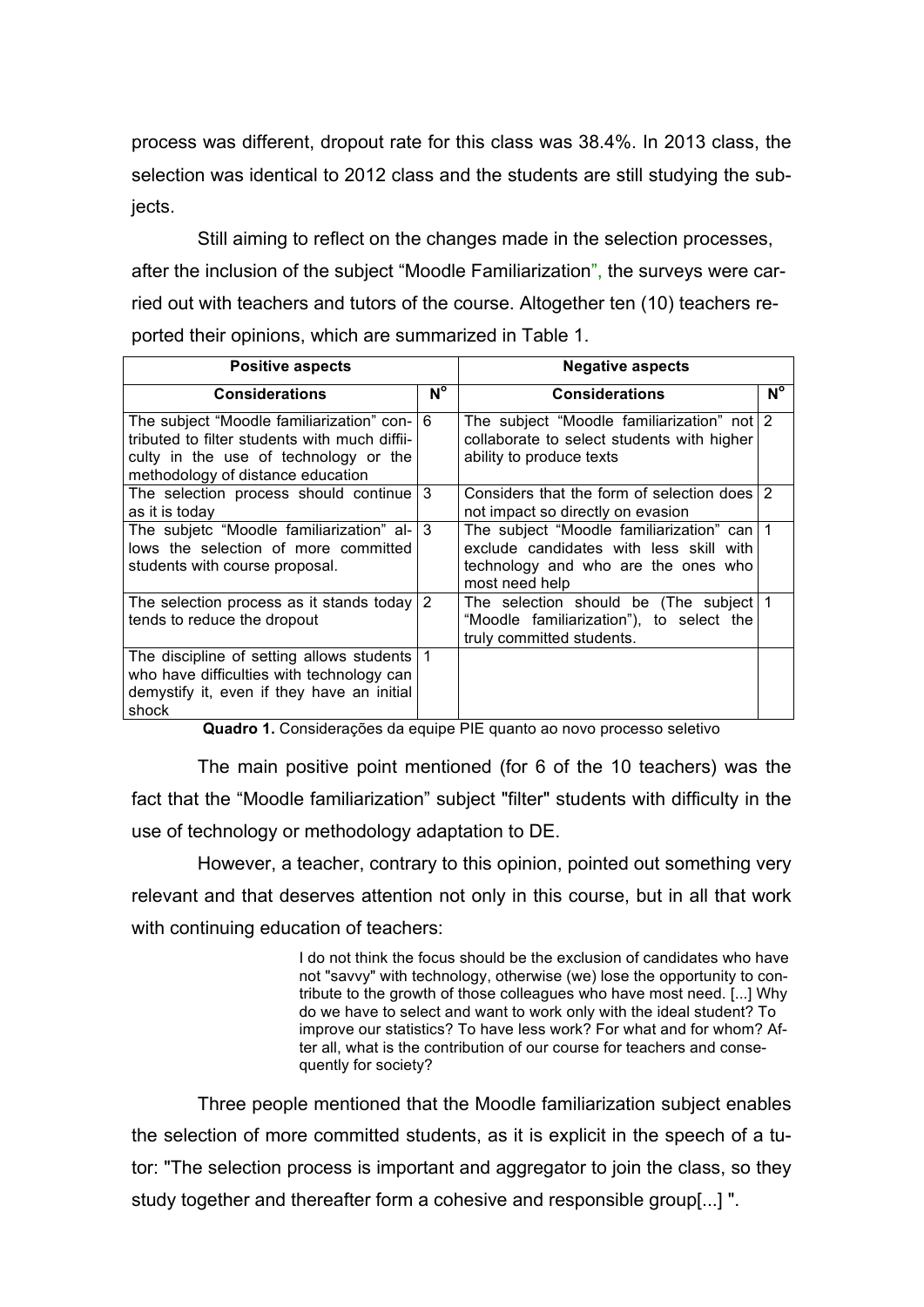Other positive points mentioned were: it tends to reduce dropout rate; and demystify the technology for many who have difficulties and aversion; and that the selection process should continue as currently conducted.

Two teachers, however, mentioned that the selection processes were not able to select students who can produce texts satisfactorily, as it is explicit in the following speech of a teacher and mentor of TCC:

> I had hard time in the TCC stage with the last group. The students were too weak, without proactivity and without knowledge of the methodology. [...] I think we need a selection process with greater rigor in this aspect: writing

Other teachers, however, speculated that this problem of difficulty in writing is much more general and happens not only in this course, but that this complaint has been ongoing in several institutions.

It is also worth mentioning that some teachers believe that the selection process does not contribute to reduce dropout and that dropout occurs mainly due to lack of commitment from students or prioritization of personal life.

A fact that should be taken into consideration in this discussion is that while some DE on-site centers had a great number of candidates, others on-site centers still had availability, so alternates were selected. Competition average was between 1.6 and 2,6 candidates per vacancy. A few students were interested in the courses. Even if the selection process is improved, students still show a range of difficulties and problems that will become evident during the course.

On the other hand, a well-formulated and appropriate selection process may contribute, as mentioned for some teachers, to select most committed students. The "Moodle familiarization" subject may also favor students so that they become immediately aware of the proposal of the course and its methodology, avoiding that they only realize they did not fit the course or it was different than they expected or need. Thus, it is possible to give up during the selection process, which shall not count as dropout.

#### **5. Final considerations**

This work aimed to analyze the impacts of dropout and failure rate in classes of PIE, regarding the changes made in the selection process.